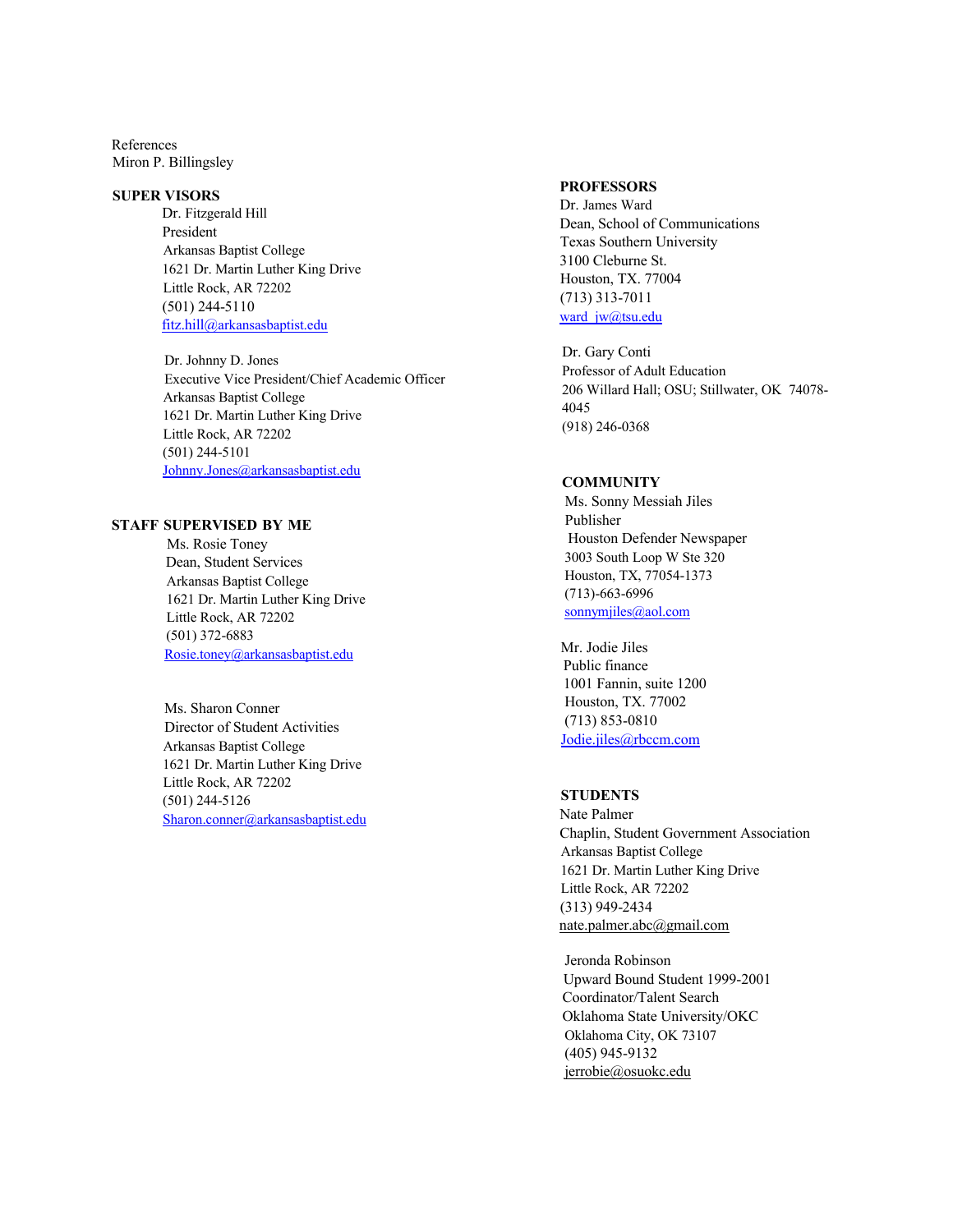#### **CURRICULUM VITAE**

Miron P. Billingsley, Ed.D. 3714 Poplar Spring Dr Missouri City, TX. 77459 (281) 431-8470 (h) (281) 236-3103 (c) Miron.Billingsley@arkansasbaptist.edu

#### **EDUCATION**

2000-2005 **Doctor of Occupational and Adult Education Degree (Ed.D.)**, Oklahoma State University Major: Adult Education Dissertation: "We'll Leave the Light on for You": The Retention of Students at a Historically Black College or University (Oklahoma) 1992-1995 **Master of Arts (M.A.)**, Texas Southern University Major: Telecommunications 1988-1992 **Bachelor of Arts in Speech Communications (B.A.)**, University of Arkansas at Pine Bluff

#### **PROFESSIONAL EXPERIENCE**

#### *06/06-Present* **Vice President for Student Affairs**, Arkansas Baptist College

Major: Speech

- Lead the division of student affairs, including staff supervision, budget preparation and management, program planning and development, and. assessment and evaluation
- Supervise directly a staff of eight unit directors, with overall responsibility for a staff of 32
- Supervise the following operational areas: Career Services, Counseling and Testing, Disability Services, Housing and Residence Life, Judicial Affairs, Leadership, Orientation, Public Safety, Recruitment and Admissions, Student Activities, Student Health, Dining Services, Financial Aid, Dean of Student Services and the Student Government.
- Activity Director for Title III funded First Year College Experience program
- Supervise a budget for the central office, related departments, and student activity fees in excess of \$1.4 million.
- Participate as a member of the President's cabinet, and carry out College wide duties as assigned.
- Teach undergraduate courses: *Oral Communication, Service to Leadership,* and *First Year College Experience.*
- Instituted an annual division-wide planning retreat, annual "State of the Division" program, and monthly professional development workshops, including a lecture series
- Developed first division specific strategic plan for 2006- 2008
- Collaborated with Public Safety to lower campus crime incidents by over 300%
- Implemented heightened admissions requirements while increasing freshman class ACT scores over 4 points and recording record enrollment for Fall 2007 and 2008.
- Restructured housing into a residence life unit, including the implementation of annual training programs for residence hall directors and resident assistants
- Developed the first and second year experience program including a full-time coordinator and the implementation of a certified peer tutor program
- e Serving on planning committee for an 500 bed, \$12 million privatized housing project to be completed by August 2010
- e Chartered a council of the National Pan-Hellenic Council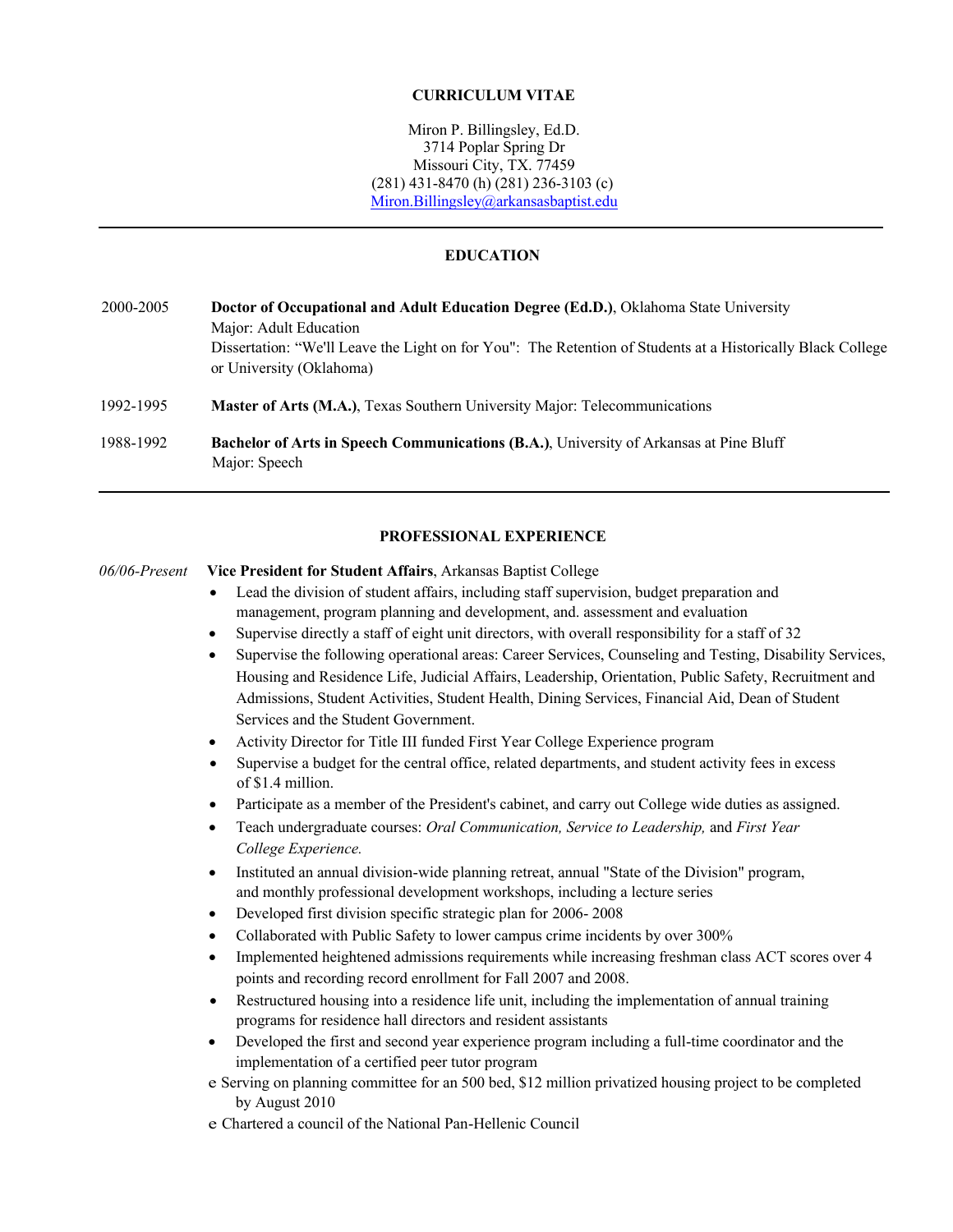## Billingsley

- 08/05-01/06 **Adjunct Assistant Professor,** Tavis Smiley School of Communications, Texas Southern University • Taught undergraduate/masters courses in telecommunications
	- .Courses include *Alternative Communication Media System, Broadcast Seminar,* and *Studies in Film History*
	- Served on advisory committee (August 2005- May 2006)

10/03 -06/05 **Director of Training & Development PeopleSoft,** University of Houston

- Develop and Teach PeopleSoft classes, with initial focus on supporting the PeopleSoft implementation.
- Design and develop web-based training courses.
- Provide software support
- Participate in ad hoc projects.
- Participate in training, team and professional development activities.
- Conducts training needs assessments and recommends training programs for faculty, management and staff.
- Provides consultation, makes recommendations, gives appropriate advice and facilitates training decisions.
- Responsible for the sourcing and delivery of external training providers or vendor lead training programs.
- Oversees relationship with vendors and trainers to ensure appropriate employee participation in outside training programs.
- Responsible for the development of training programs and materials to include design of course material, handouts, manuals and activities for internal training programs
- Sets goals, establishes priorities, manages resources and develops concepts.

## 09/01-11/03 **Director of Public Relations & Marketing,** Langston University

- Create internal and external written materials relating to Langston University (news releases, reports, internal newsletter, manuscripts, alumni magazine and tabloids, etc.) and supervise their dissemination for all areas of the University.
- Plan and implement some special events, such as the presidential inauguration and TBR visits.
- Review requests for publications and assign priority ranking. Assist with creating (writing and design) of top tier publications; advise on others. Proof and assign affirmative action statement and publication numbers as required by law.
- Oversee development and production of television and radio spots as well as print ads.
- Oversee production and streaming of special electronic "postcards" from President.
- Oversee purchase of television, radio and print advertising.
- Secure greater visibility for Langston University in targeted markets.
- Oversee "internal" marketing and communication.
- Oversee design and purchase of billboards advertising Langston University and/or its programs.
- Oversee overall activities of student employees assigned to assist Office Supervisor or Communication Specialist as writers, photographers, designers, clerical workers to ensure that they are productive workers and that their experience in Public Relations & Marketing is a learning experience.
- Maintain oversight of University Web site.
- Develop, implement and evaluate the University's public relations marketing plans.
- Act as media spokesperson for the University.
- Foster good rapport with all media representatives in University service area.
- Assist staff and faculty in creating publications, brochures and AV materials for use in promoting the University.
- Participate in various community activities and assist with student recruitment and retention activities.
- Plan, create and supervise production of recruiting publications and other publications requested by the University community.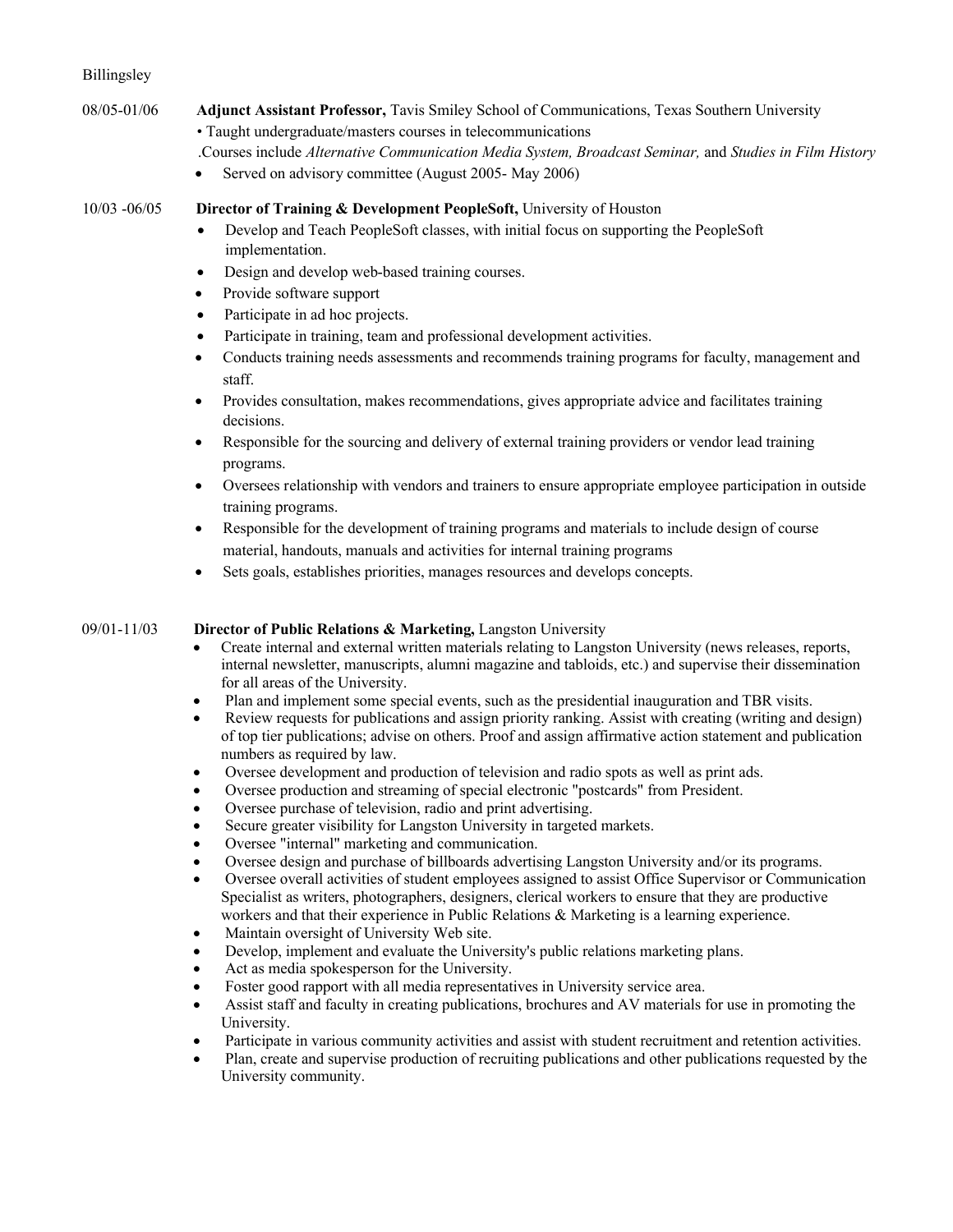# Billingsley

| $07/00 - 09/01$ | <b>Training &amp; Development Coordinator, University of Oklahoma Health Sciences Center</b> |
|-----------------|----------------------------------------------------------------------------------------------|
| 11/99-06/00     | <b>Director, Multicultural Student Services, University of Central Oklahoma</b>              |
| 02/98-10/99     | <b>Upward Counselor, Oklahoma City Community College</b>                                     |
| 08/95-06/97     | <b>Teacher, Booker T. Washington High School for Engineering</b>                             |

## **UNIVERSITY INVOLVEMENT**

| 06/06-Present   | <b>Arkansas Baptist College</b><br>Vice Chair, North Central Association of Colleges and School<br><b>Accreditation Committee</b><br>Chair, Founders day Committee<br>$\bullet$<br>President's Cabinet<br>$\bullet$<br>Chair, Fall & Spring Convocation<br>$\bullet$<br><b>Budget Committee</b><br>$\bullet$<br>Chair, IPED Committee<br>$\bullet$<br>Campus Life Staff Development Committee<br>$\bullet$<br>Chair, Housing Committee<br>$\bullet$ |
|-----------------|-----------------------------------------------------------------------------------------------------------------------------------------------------------------------------------------------------------------------------------------------------------------------------------------------------------------------------------------------------------------------------------------------------------------------------------------------------|
|                 | Chair, Retention Program<br>$\bullet$                                                                                                                                                                                                                                                                                                                                                                                                               |
| 08/05-01/06     | <b>Texas Southern University</b><br>Advisory board, Tavis Smiley School of Communication                                                                                                                                                                                                                                                                                                                                                            |
| $10/03 - 06/05$ | <b>University of Houston</b><br>PeopleSoft Implementation Team<br><b>Training Council</b><br>$\bullet$                                                                                                                                                                                                                                                                                                                                              |
| $09/01 - 11/03$ | <b>Langston University</b><br><b>Faculty Senate</b><br>$\bullet$<br>Advisor, Yearbook<br>$\bullet$<br>Advisor, National Association of Black Journalists<br>$\bullet$                                                                                                                                                                                                                                                                               |
| 11/99-06/00     | <b>University of Central Oklahoma</b><br>Advisor, Black Greek Council<br>$\bullet$<br>Advisor, Kappa Sigma Chapter of Omega Psi Phi Fraternity<br>$\bullet$<br>Minority Mentor Program<br>$\bullet$<br>Advisor, First Americans<br>University Senate, Committee on Student Affairs<br>$\bullet$                                                                                                                                                     |